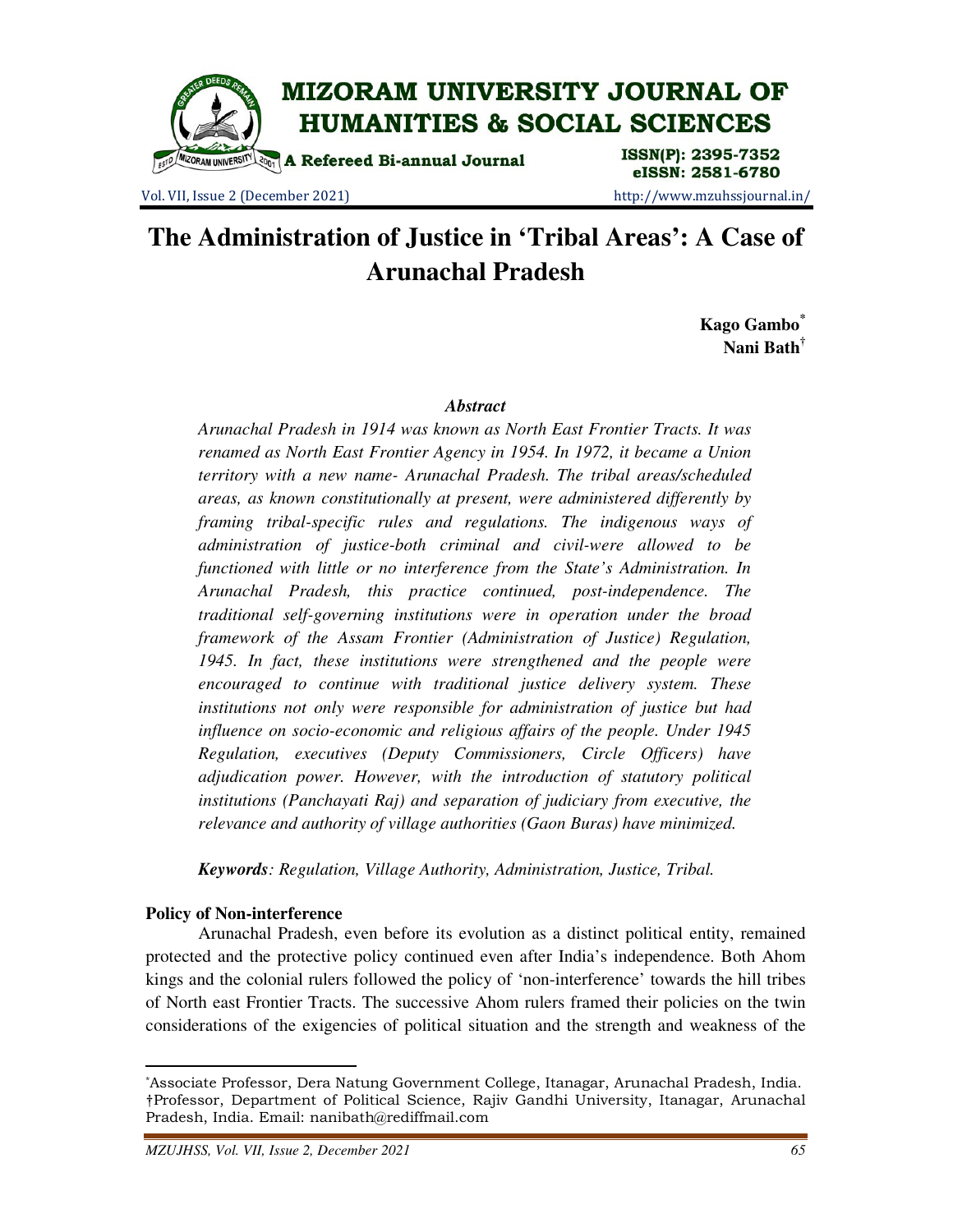ruling tribal chiefs. Since the extension of regular administration in the tribal areas was considered to be unviable both politically and economically, the colonial rulers remained concerned only with protecting their plain interests from hill tribes by taking out occasional punitive expeditions. Hence, because of the political exigency the British government had to frame a unique and tribal-specific administrative system in accordance with the spirit of their customs and traditions. The normal rules and regulations were not extended to the tribal areas during the colonial period.

 The areas of North East India, which included present Arunachal Pradesh, were brought under the 'non-regulated system' of administration by the Regulation X of  $1822<sup>1</sup>$ Through this Regulation, 'the powers of Collectors, magistrates and Judges were centred in the same hands, and intensely centralized and all powerful executive was constituted for bringing the administration within the reach of the people through simple and personal procedure'(Hansaria 2016: 1).

 The powers under summary legislation authorized the then Lt. Governor of Bengal to prescribe a line called 'Inner Line' in each or any of the districts beyond which no British subjects can pass without an Inner Line Permit, under Section 7 of the Bengal Eastern Frontier Regulation, 1873.<sup>ii</sup> *The Scheduled Districts Act, 1874* provides that the Local Government may from time to time by notification in the local Gazette- (a) declare what enactments are actually in force in any of the Scheduled Districts, or in any part of any such district, (b) declare of any enactment that it is not actually in force in any of the districts or in any part of any such district. In April 1874, the whole of the then Assam was declared as a Scheduled District. However, the provisions of the Act of 1874 were extended to the North East frontier Tracts only in 1916 (Government of Arunachal Pradesh 1982: 3).

*The Assam Frontier Tract Regulation, 1880* was enacted*,* which provided authority to the Chief Commissioner of Assam to remove any part of the frontier tracts of Assam from the operation of enactments in force therein. In exercise of the power under the provisions of the Regulation of 1880, and by extending the said regulation to the hills inhabited or frequented by Abors, Miris, Mishmis, Singphos, Nagas, Khamtis, Bhutias, Akas and Daflas, the hill areas of Assam were separated from the Lakhimpur and Darrang districts of Assam. Thus, the hill areas, which were under the administrative jurisdictions of the Deputy Commissioners, Lakhimpur and Darrang Districts of Assam, became a separate political entity- North East Frontier Tracts.

 The Government of India Act, 1915 as amended by the Government of India Act, 1919 provided for designation of tribal areas as 'Backward Tracts.' The Governor-General acting under section 52A of the Act of 1919 declared the tribal areas in Assam, including North East Frontier Tracts (The Sadiya Frontier Tract, Balipara Frontier Tract, Lakhimpur Frontier Tract), as 'Backward Tract' within the constitutional framework of the Government of Assam.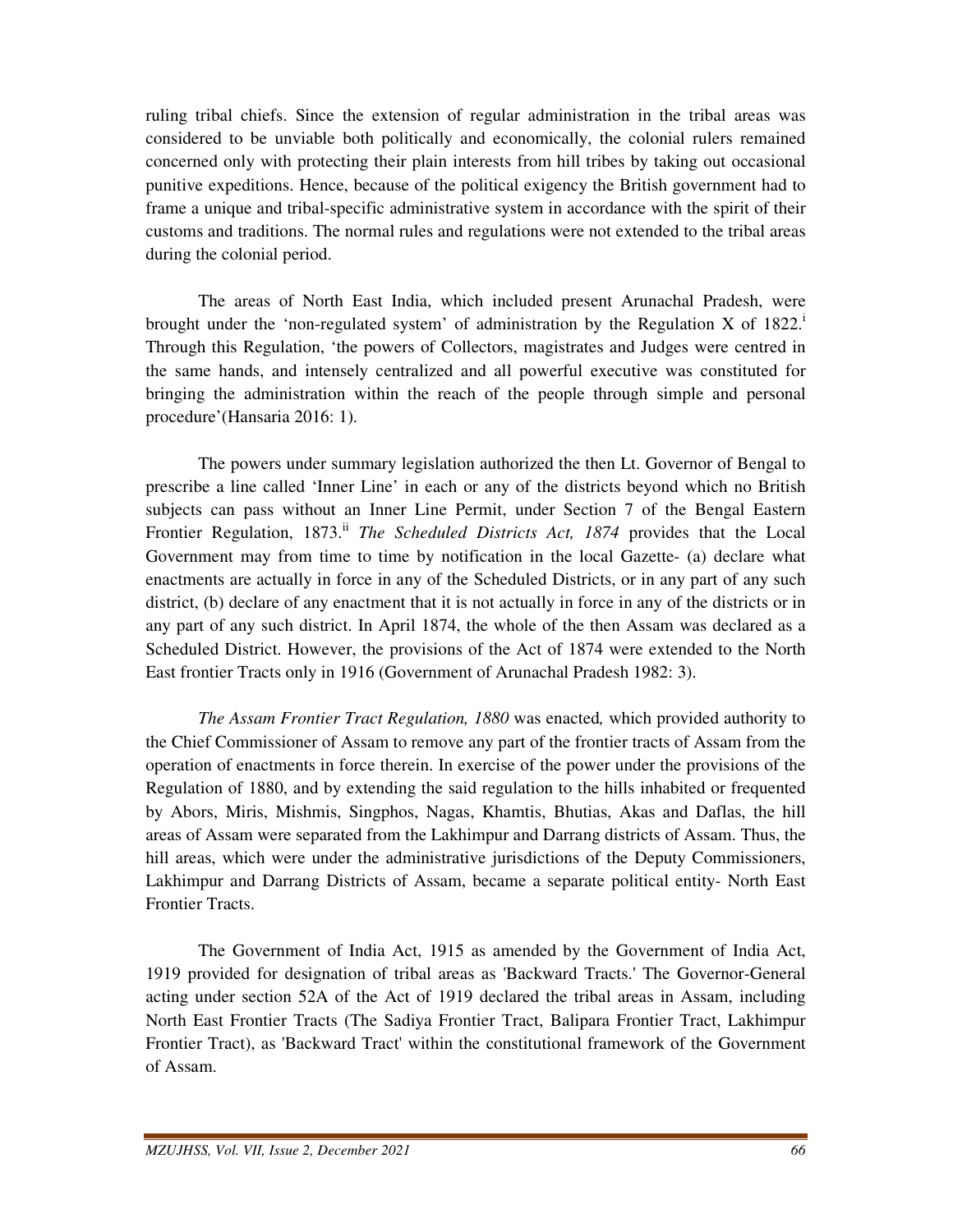The Government of India Act, 1935 incorporated certain recommendations of the Simon Commission and the tribal areas then called as 'Backward Tracts' were regrouped under two categories: 'Excluded Areas' and 'Partially Excluded Areas.' The Act provides that no Act of the Federal Legislature or of the Provincial Legislature shall apply to an Excluded or Partially Excluded Area unless directed by the governor. As per the provisions of section 91(1) of the Government of India Act, 1935, the *Government of India (Excluded and Partially Excluded Areas) Order, 1936* was promulgated. The North-East Frontier Tracts (Sadiya, Balipara and Lakhimpur Frontier) were included under 'Excluded Areas.' iii

After India's independence in 1947, the Governor of Assam was deprived of his discretionary powers in respect of the North East Frontier Tracts. The administrative jurisdiction was passed on to the Government of Assam by virtue of the provisions of the Indian Independence Act, 1947. However, the administration was continued to be carried by the Governor on the advice of the Chief Minister of Assam, who was then called the Prime Minister.

When the constitution of India came into force, all the hill areas (including the North East Frontier Tracts) were simply designated as 'Tribal Areas.' The Sixth Schedule<sup>iv</sup> to the Constitution of India provides special provisions for administration of the tribal areas in Assam. The tribal areas of Assam were divided into two parts: Part A and Part B. The North East Frontier Tracts was specified in Part B of the table appended to Paragraph 20 (1) of the Schedule. The extension of the Central rules was made possible in the area. There was a change the administrative set up of the Frontier Tracts. The Government of Assam was relieved of their responsibility for the administration of North-East Frontier Tracts. The Governor of Assam was once again entrusted with the discretionary power, and the paragraph 18 of the Sixth Schedule empowers the Governor of Assam to administer the area as the agent of the president. $\overline{v}$ 

## **Administration of Justice through Traditional Village Councils**

 Following the policy of 'non-interference', the existing traditional forms of village administration, which were carried through Village Councils, were allowed to be functioned without much interference. The traditional societies of Arunachal Pradesh did not have police to maintain law and order in the society and courts to adjudicate the cases. It was the responsibility of the village Councils to maintain peace and order in respective tribal territories. Every tribal group has its own type of village council with different nomenclature but with almost similar functions. Tribal Councils not only maintained peace in the society but also regulated the socio-political and cultural, and even economic activities of the people.

 Even with the introduction of modern participatory political institutions, the traditional institutions continue to function as effective instrument in management of village affairs alongside the modern institutions. Such village councils are known as *Kebang* amongst the Adis; *Buliang* amongst the Apa Tanis; *Gindung, Bang Nyele* or *Nyagam Aabhu* amongst the Nyishis; *Mokchup* amongst the Khamtis and *Mangmajom* amongst the Monpas.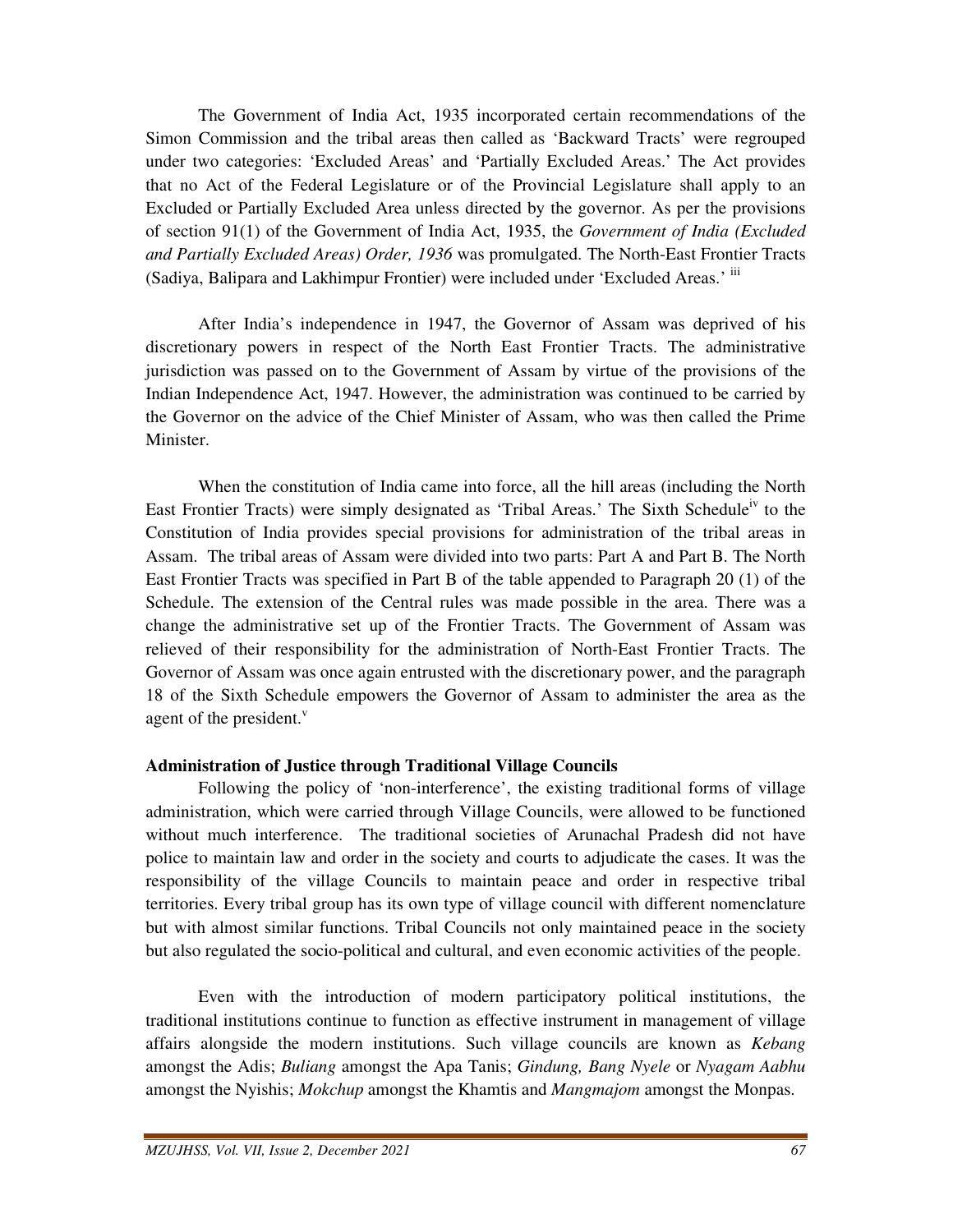K.A.A. Raja (1975: 6-7) understands the socio-political organisations of the tribes of Arunachal Pradesh by classifying them into five distinct types. Firstly, the 'Adi Republican type', with well organised villages administered by a council of elders and youth organisations as their executive agents. Secondly, the 'Autocratic Nocte and Wanchoo type' with hierarchical social and political order. Thirdly, the Individualistic 'Mishmi type' where there is no organised integrated village administration and households, and clans formed the only bonds of cohesion. Fourthly, the 'Theocratic Monpa type' in which the society is divided into a sacred and a lay order. Fiftly, the 'Apatani type' with large village segmented into clan sectors, each administered by its own clan council. According to Gogoi (1971) tribal councils of the tribes of Arunachal Pradesh can be classified into four types: (i) Chieftaincy (ii) Gerontocracy (iii) Arbiter system and (iv) Democratic type.

 Writing on the vibrancy of indigenous self-governing institutions of the indigenous communities of Arunachal Pradesh, P.N. Luthra, the then Advisor to the Governor of Assam writes (Elwin 1988: ix),

 "In India's recent history which is crowded with centuries of alien rule exercised from the centre, there has been gradual decay of the age-old village authority which in ancient times used to managed the affairs at the village and community level. Happily in the North East Frontier Agency the inherent urge of its people to take stock of their problems and deal with them has remained intact …….. there is a wide measure of indigenous democracy in the prevailing patterns of social customs and laws of the people."

 Sinha (1988: 100) describes how the power and authority are exercised in different traditional societies of Arunachal Pradesh. To quote him,

 "The political organisaton of a tribal community is the traditional way in which the society recognizes the exercise of authority. The authority may be vested in a single individual acting as the headman of the village, or it may be entrusted to a few chosen representatives of the village forming a council of elders-as among the Adi groups and acting on behalf of the whole village community whose confidence they may command, or in the third alternative, the village community may keep the authority to itself. While the first seems to be an autocratic set-up, the letter two are more popular among those societies where the democratic ideas have a special value."

## **A Case Study: the Apatanis**

 The Apatanis, known locally as Tanw, reside in the Ziro valley, the district headquarters of Lower Subansiri of Arunachal Pradesh. As per 2011 census there are 44,800 Apatanis, whose language is a member of the Western Tani branch of the Sino-Tibetan language family. Legend has it that the forefathers of the present Apatanis had migrated to their present place from a mythological place somewhere in the valley of Tibet, through various routes. They are known for sustainable agricultural practices, and have rich traditional ecological knowledge of natural resources management and conservation.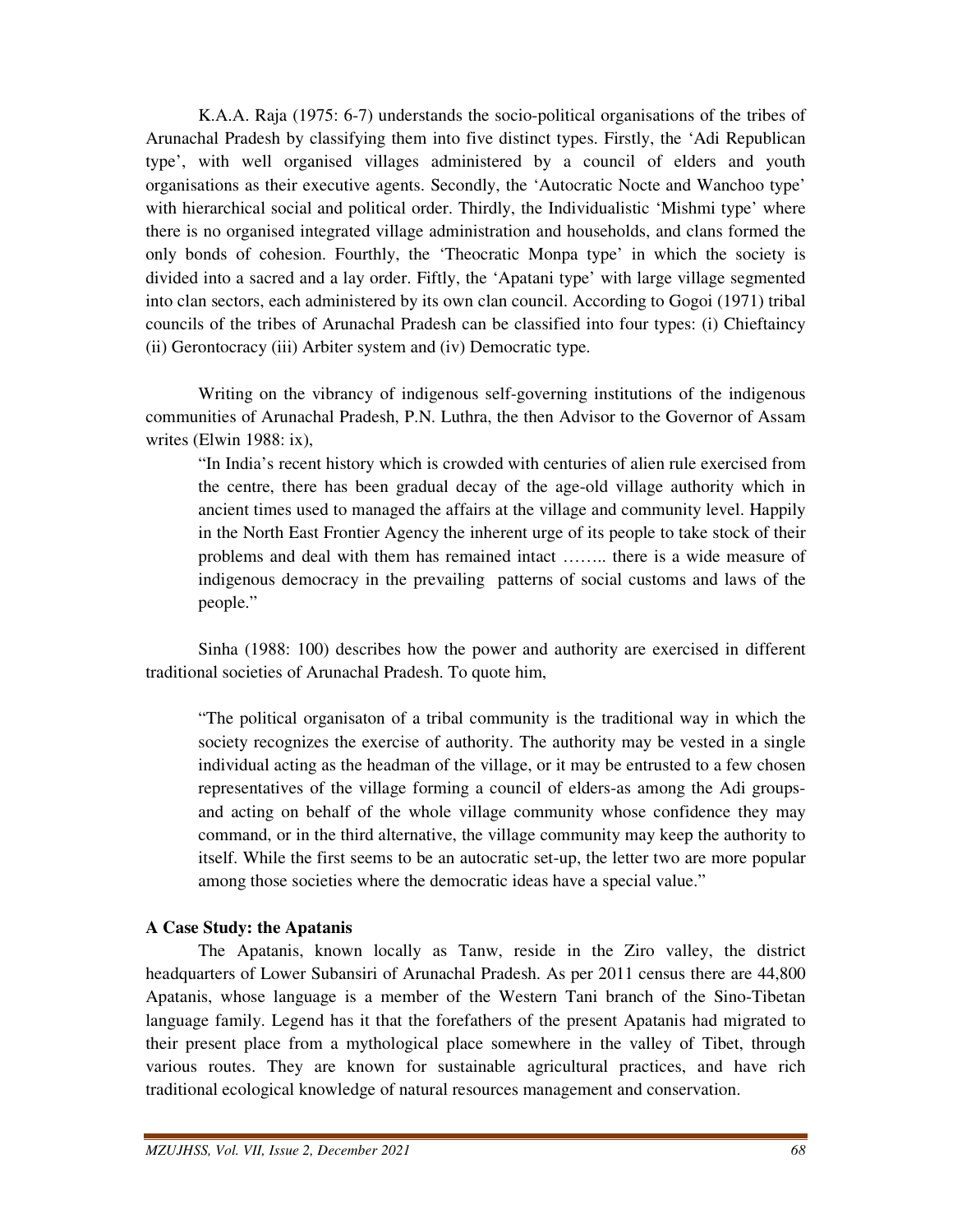Traditionally, no outside authority controlled the Apatani society and thus the same was politically independent. The Apatanis never had any central authority in the form of a king or chieftain either. Under their only controlling-authority, called *buliang,* all Apatani villages ensured their right on own land, forest or rivers in and around their valley. It served as a mechanism through which proper administration of justice was ensured, and maintained peace and tranquility in the society. The *Buliang* is as old as the society itself. Oral traditions have it that once in the society widespread violence prevailed in the absence of any controlling authority. To bring an end to such chaotic situation, the *Buliang* had evolved in due course of time.

 The *Buliang* is liable not just to maintain order in the society but its responsibilities extended beyond the boundaries of political and judicial spheres. It did not interfere in disputes between individuals or families. In an individual or family dispute, their common relatives act as *Gondu*-the middlemen-cum-mediator for arbitration. When the normal *Gondu* fails to settle a dispute one of the parties may appeal to the *Buliang* of the village for intervention. In instant case, the appellant is bound to honour the decision of the *Buliang*.

*Buliang* lacks centralised authority to enforce binding decisions upon the larger disputes of the individual or group*,* as it represents their own clan. In normal situation, a dispute or case is taken up by the *Buliang*s of the concerned clan or village and is disposed off accordingly. If the concerned *Buliang*s fail to settle the same then the case is handed over to the *Buliang*s of a group of clans/villages. The final authority lies with *Supumg Buliang,* to be represented by *Buliangs* of every Apatani villages.

 In the event of an internal armed hostility between two or more villages, the young *Buliang*s visit the battle field first to pacify the warring factions. Thereafter, seasoned *Buliangs* would start negotiation for peaceful settlement. The *Buliangs* would arrive at the war field by wearing *Yetw* (rain-shield) to distinguish themselves from the warring parties.

 After serious negotiations and long deliberations *Buliang*s would pronounce its verdict by imposing fine to either of the parties or both. With the verdict the *Dapo*- a formal peace treaty demonstration in the warring villages to restore peace and order, would be organised/enacted. It stands as a testimony to the treaty of settlement and agreement and fundamentally no one or party can violate the same.

 During external war or hostility, the *Buliang*s would act to arrive at an appropriate decision, either to retaliate with the arms or negotiate peacefully with the hostile party. Once the decision is taken, the people will have to act according to the sanction of the *Buliang*. The Apatanis consider roads, bridges, religious grounds and altars, animal pasture lands, grave yards, public platforms (*Lapang*), wells, channels and dams, etc. as purely public properties. If someone destroys any of these properties, either with motivated intention or inadvertently, the *Buliang*s and other village elders deliberate amongst themselves and impose a fine in commensurate with the degree of the offence.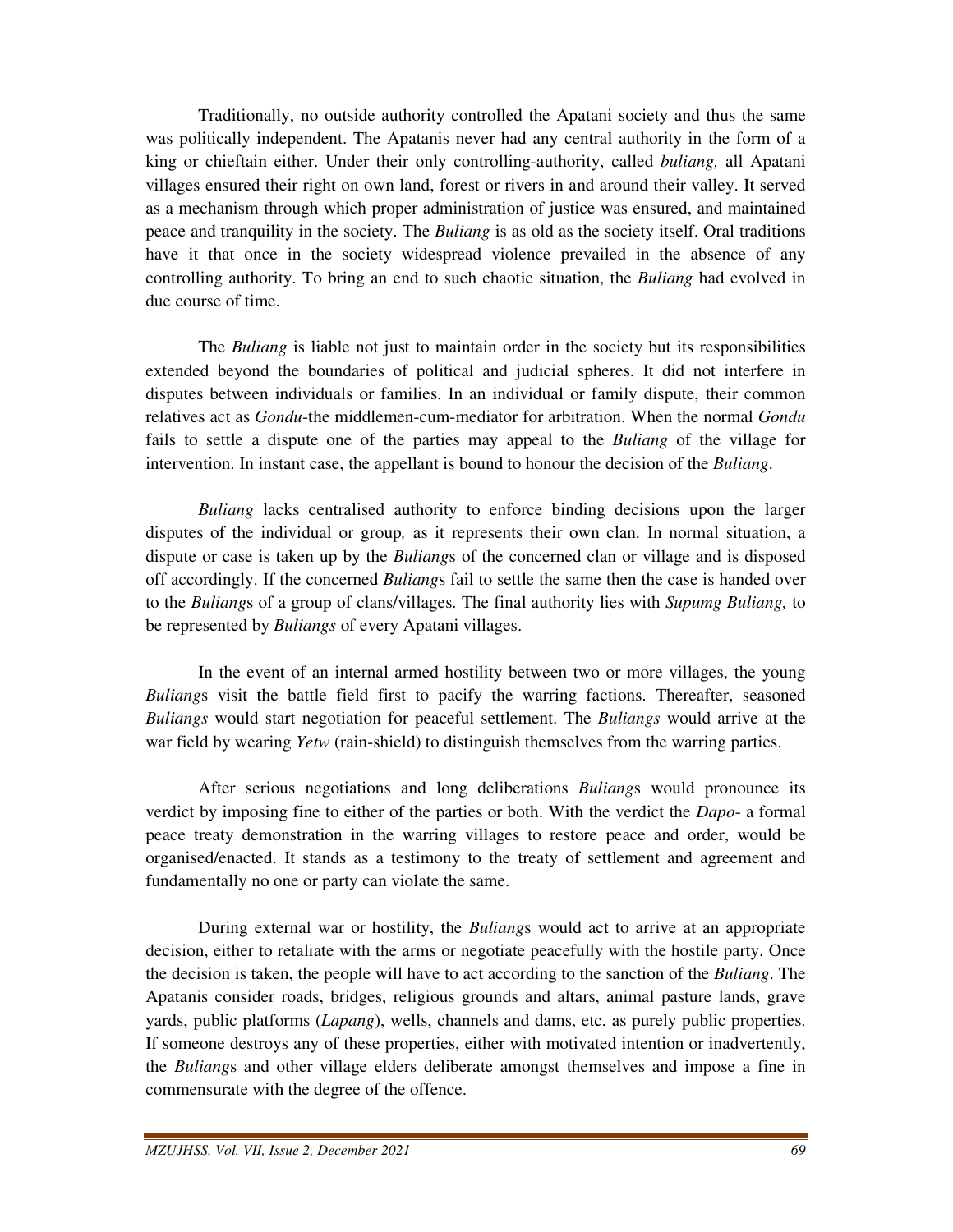In the Apatani tradition, the habitual thieves or the murderers may be imposed death penalty. However, the murderers or the habitual thieves were awarded capital punishment and executed only after the sanction of the *Supung Buliangs.* We cite an instance of one Chiging Duyu of Duta village, who had a habit of stealing cattle. In 1945, he was executed in Hangu village after the sanction of the *Supung Buliangs* (Haimendorf 1962: 102).

 In olden days, if a dispute is not resolved through mediators, a party to the dispute may resort to what is called as *Lisunii.* It is a show of wealth and strength, in which personal properties such as, cows and *mithunsvi* are killed and Tibetan bells, swords, etc are destroyed in the courtyard of the disputing party. If the second party is unable to match the destroyed properties*,* he concedes the defeat. There may be a situation in which the competition (of destruction) continues warranting intervention of the *Buliangs*.

 There was a case involving two influential persons of an Apatani village. Mr. X killed three *mithun* in front of Mr. Y's house, and destroyed one Tibetan bell, one bronze plate and one Tibetan sword. Mr. Y retaliated by killing four mithuns in front of X's house. Next, Mr. X killed ten *mithuns* and Mr. Y responded by killing twenty. The following day, Mr. X slaughtered thirty *mithuns*, and Mr. Y gathered sixty *mithuns* and slaughtered them in one day. Thereupon Mr. X sent a request to all his relatives and gathered eighty *mithuns* (sixty his own and the rest twenty those of relatives) and was just was about to slaughter them when the *buliang* stepped in and persuaded him to kill only sixty, so as to just match Mr. Y's last bid. Thus, the case was settled and further destructions of properties stopped (Haimendorf 1962: 111-112).

## **Administration of Justice through a Regulation**

 With the consolidation of its position in Assam and extension of its administrative jurisdiction in the hill areas, the British Administration in India, however, felt the necessity of certain interference in the ways of administration of justice prevalent among the tribal communities. Their intention was to regulate and control heinous crimes like murder, rape and slavery; crime against the state was never to be tolerated.

 Hence, in 1914, three sets of rules for administration of justice were issued under the *Scheduled Districts Act, 1874.* The Rules were: *(i) Rules for Administration of Justice in Central and Eastern Section, (*ii) *Rules for Administration of Justice in Lakhimpur Frontier Tract*, and (iii) *Rules for Administration of Justice in Western Section*. In 1937, the Rules were modified and issued under the Government of India Act, 1935, in the following forms: (i) *Rules for Administration of Justice in Sadiya Frontier Tract,* (ii) *Rules for Administration of Justice in Lakhimpur Frontier Tract*, and (iii) *Rules for administration of Justice in Balipara Frontier Tract*. These sets of Rules were consolidated into one set of Rules under *Assam Frontier (Administration of Justice) Regulation, 1945*. In 1916, the Indian Penal Code, 1860 was introduced in the territory to facilitate trials by regular Courts of Law, if it became absolutely necessary.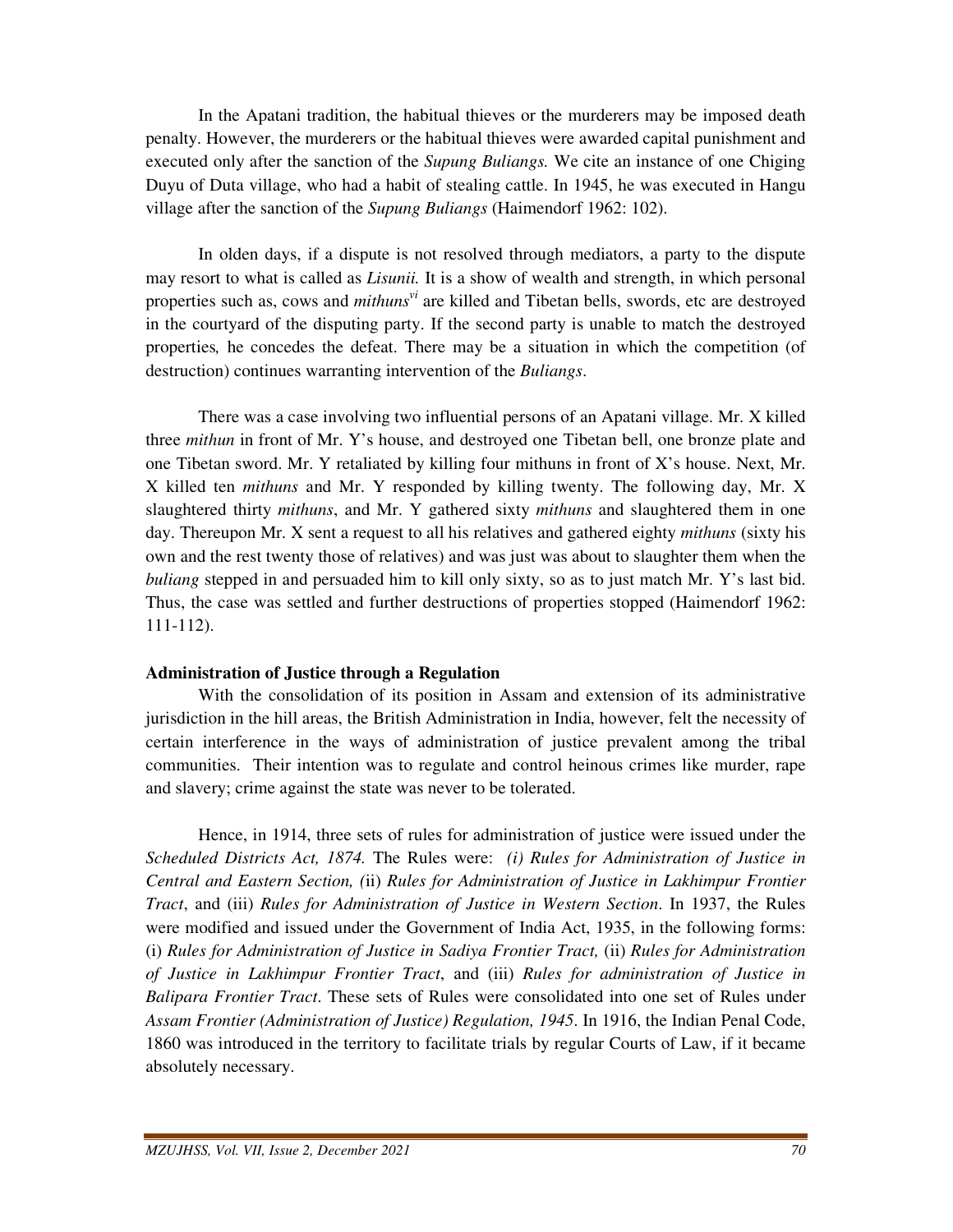The Regulation extends to the whole of the Balipara, Lakhimpur, Sadiya and Tirap Frontier Tracts. During British days administrative districts were called as Frontier Tracts.

 Sub section 1 of the Section 3 of the Regulation provides that the administration of the Tracts was vested in the Governor. The Political Officer, the Assistant Political Officer and the village authorities were entrusted with the administrative responsibility of each tract. The Political Officer, Assistant political Officer shall be appointed by the Governor, as provided in sub -section 2 of Section 3.

 Village authority (Gaon Buras) was at the lowest level of the administrative hierarchy. The Political Officer, as per sub section 1 of Section 5, was empowered to appoint such person or persons as he considers desirable to be the member of a village authority for such villages as he may specify. He may also modify or cancel any such order of appointment and may dismiss or cancel any such order of appointment and may dismiss any person so appointed.

 In social, economic and civil matters, the administration did not disturb the traditional power of the tribal councils. But in police and criminal matters they were to function within the framework of the Regulation -I of 1945. Sub-section 1 of Section 8 empowers the village authority to discharge the ordinary police duties in respect of crime and to maintain peace and order within their jurisdiction.<sup>vii</sup> Political Officer, Additional Political Officer and Assistant Political Officers were the adjudicator of major criminal cases. Section 17 of the Regulation lay down that the Political Officer shall be competent to pass any sentence warranted by law. The Assistant Political Officer shall, as per Section 18, exercise any power not exceeding those of a magistrate of the first class. As given in the section 19, the under mentioned offences were included under the criminal jurisdiction of the council:

- − Theft, including theft in a building.
- − Mischief, not being mischief by fire or any explosive substances.
- − Simple hurt.
- − Criminal trespass or house trespass.
- − Assault or using criminal force.

 Civil justice shall be administered by the Political Officer, the Assistant Political Officers and the Village Authorities according to Section 36 of the Regulation. The Political Officer would try suits of any value while the Assistant Political Officers may try suits not exceeding Rs 1,000 in value. The powers of the village authority extended to all suits without limit by value in which both the parties were indigenous to the Tract and lived within their jurisdiction. The suits must not have been submitted to arbitration.

# **Conclusion**

 The primary aim of the Regulation 1 of 1945 was to bring certain uniformities in tribal councils of various tribes with regards to dispensation of justice. Through this Regulation, the British government indirectly controlled the workings of Village Councils.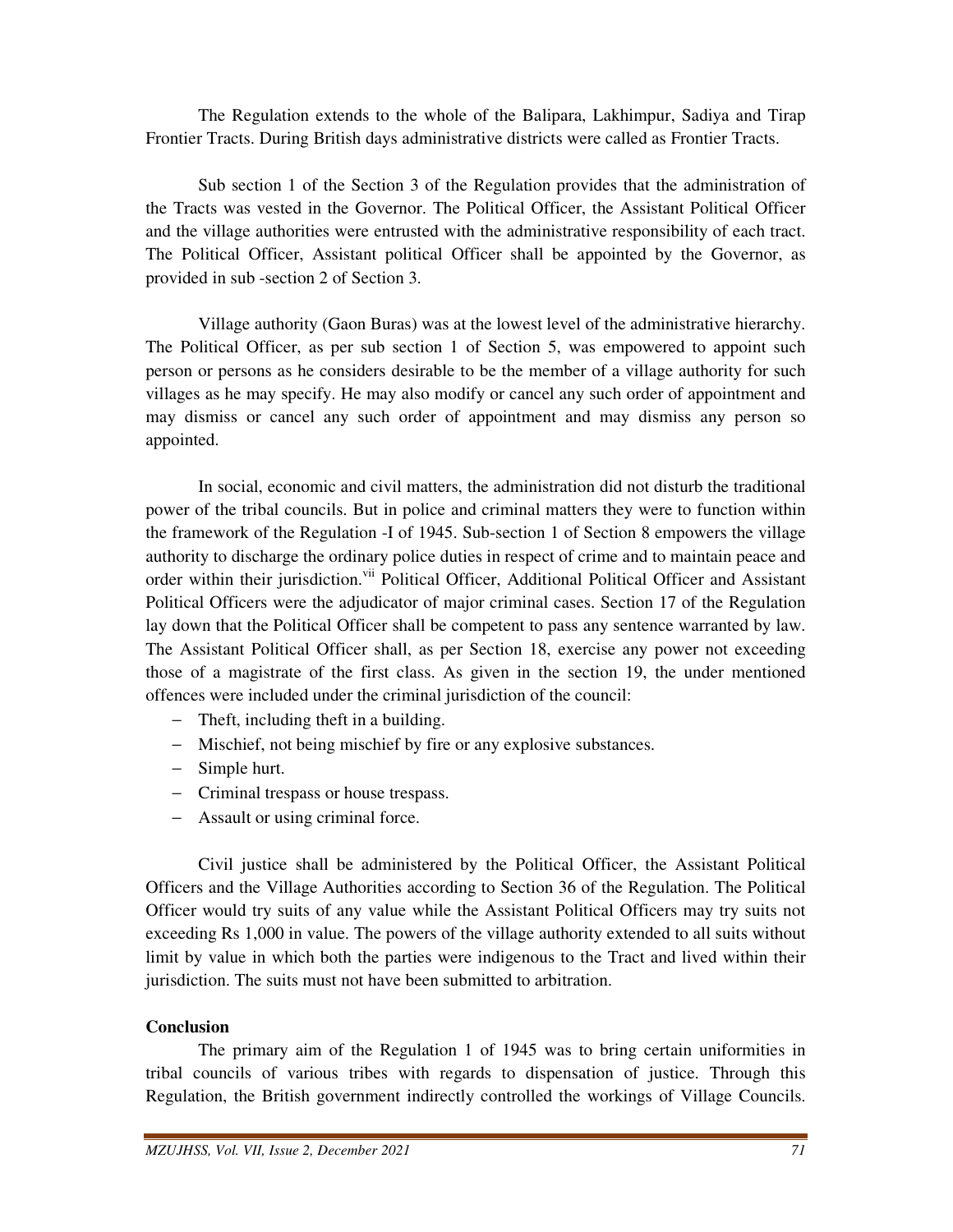Government of India retained this Regulation in order to protect the unique customs and traditions of the tribal communities. The Regulation provided the Village Authorities with wide power to be exercised in accordance with their customary laws. The cases within village jurisdiction and of simple in nature were allowed to be settled by the Village Authorities. Till today, the *Gaon Burahs* so constituted under the 1945 Regulation as Village Authorities act like a bridge between the public and the law enforcing agencies. They are responsible for all the law and order related duties in the village.

 Regulation provides the tribal council very wide powers as it is recognized that they will function and inflict punishment or order compensation as per their customary laws. However, in many cases the power and position of the village councils are weakened because the village authorities (*Gaon Burahs)* are appointed by the government. They owe their position and importance to the Government and are bound by government instructions issued from time to time.

 In spite of separation of judiciary from the executive, vide Notification No. JUD/DCS-37/2010, dated January 6, 2010, some of the provisions of the *Assam frontier Administration of Justice, 1945* are still in operation. Various studies have suggested that the village people prefer rational justice delivery system, which are quick and less expensive, than the modern judicial system.

 With the operation of 1945 Regulation and separation of judiciary from the executive by appointing judicial magistrates, the power and role of traditional self-governing institutions have been restrained to social and religious activities.

\*\*\*\*\*\*\*

#### **References**

Elwin, Verrier (1988). *Democracy in NEFA.* Itanagar: Director of Research, Government of Arunachal Pradesh.

Gogoi, P.D. (1969). *NEFA Local Polity,* unpublished Ph.d. Thesis, Dibrugarh University.

Government of Arunachal (1982). *The Arunachal Pradesh Code*. Itanagar.

Haimendorf, Christoph. (1962). *The Apa Tanis and their neighbours; a primitive civilization of the eastern Himalayas*. London: Routledge & K. Paul.

Hansaria, Vijay. (2016). *Sixth Schedule to the Constitution*. Universal Law: Gurgaon.

Raja, K.A.A. (1975). 'Evolution of a Personality', *Arunachal News*. Itanagar: Directorate of Research, Govt. of Arunachal Pradesh. Vo.4, No. 4, June.